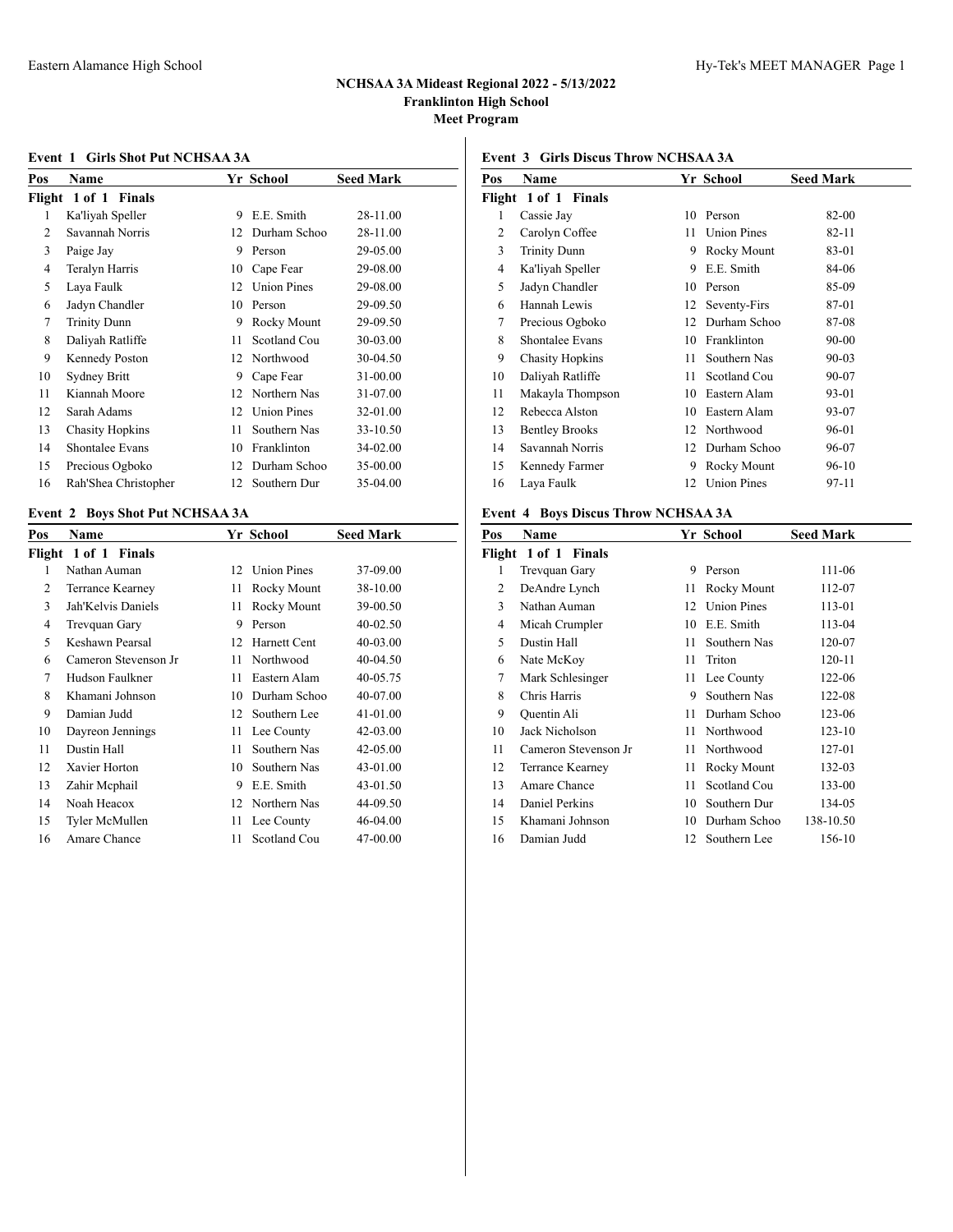## **Event 5 Girls Long Jump NCHSAA 3A**

| Pos | Name                      |    | Yr School          | Seed Mark |
|-----|---------------------------|----|--------------------|-----------|
|     | Flight 1 of 1 Finals      |    |                    |           |
| 1   | Miriam Clayton            | 10 | Person             | 15-08.00  |
| 2   | <b>Taylor Robinson</b>    | 12 | Franklinton        | 15-09.25  |
| 3   | Heavenly Whitehead-Graham | 11 | Scotland Cou       | 16-02.00  |
| 4   | Savannah Norris           | 12 | Durham Schoo       | 16-02.00  |
| 5   | <b>Brianne Reed</b>       | 10 | Person             | 16-02.50  |
| 6   | <b>Madison Bryant</b>     | 12 | <b>Union Pines</b> | 16-09.00  |
| 7   | Shalyna McCants           | 10 | Western Harn       | 16-10.00  |
| 8   | Jaleyah Jones             | 11 | Terry Sanfor       | 16-11.00  |
| 9   | Ahnia Cherry              | 12 | Rocky Mount        | 17-00.25  |
| 10  | Shamari Allen             | 11 | Durham Schoo       | 17-03.00  |
| 11  | Abriyana Martin           | 9  | Westover           | 17-04.00  |
| 12  | Abraonna Williams         | 12 | E.E. Smith         | 17-05.00  |
| 13  | Holley Johnson            | 12 | E.E. Smith         | 17-06.00  |
| 14  | Annika Stark              | 10 | <b>Union Pines</b> | 17-08.00  |
| 15  | Aviana Robinson           | 9  | Westover           | 17-09.00  |
| 16  | Ayonna McNeill            | 11 | Westover           | 18-03.00  |

## **Event 6 Boys Long Jump NCHSAA 3A**

| Pos | Name                 |    | Yr School          | <b>Seed Mark</b> |
|-----|----------------------|----|--------------------|------------------|
|     | Flight 1 of 1 Finals |    |                    |                  |
| 1   | Marcus Webb          | 11 | Southern Dur       | 19-10.50         |
| 2   | Daniel Majors        | 11 | Person             | 20-00.00         |
| 3   | Jaden Burt           | 12 | Southern Dur       | 20-01.75         |
| 4   | Noland Chappel       | 12 | <b>Union Pines</b> | 20-02.50         |
| 5   | Nazareth Douglas     | 10 | Scotland Cou       | 20-04.50         |
| 6   | Donovan Estes        | 11 | Franklinton        | 20-04.50         |
| 7   | Tylik Mitchell       | 9  | Southern Nas       | 20-05.75         |
| 8   | <b>Trynton Wiley</b> | 10 | Eastern Alam       | 20-06.00         |
| 9   | Donnell Privette     | 11 | Franklinton        | 20-07.00         |
| 10  | Jaidan Turner-Lowry  | 12 | Durham Schoo       | 20-09.00         |
| 11  | Carmelo Neal         | 12 | Williams, Wa       | 20-09.00         |
| 12  | Ziquan Stallworth    | 12 | Western Harn       | 20-09.00         |
| 13  | Malik Beaumont       | 12 | Triton             | 20-09.25         |
| 14  | Kaleb Lucas          | 11 | Durham Schoo       | 21-05.00         |
| 15  | Daryl Taybron        | 12 | Southern Nas       | 21-06.00         |
| 16  | Antonio Bumphus      | 12 | Person             | 22-03.50         |

## **Event 7 Girls Triple Jump NCHSAA 3A**

| Pos | <b>Name</b>           |     | Yr School          | <b>Seed Mark</b> |
|-----|-----------------------|-----|--------------------|------------------|
|     | Flight 1 of 1 Finals  |     |                    |                  |
| 1   | Claudia Lasater       |     | 10 Lee County      | 28-10.50         |
| 2   | Taia Mitchell         | 11  | Orange             | 29-08.00         |
| 3   | Katheryn Scully       | 10  | Orange             | 30-04.50         |
| 4   | Skylar Adams          | 10  | Northwood          | 30-07.00         |
| 5   | Jada Toro             | 12  | Franklinton        | 31-00.50         |
| 6   | Jaleyah Jones         | 11- | Terry Sanfor       | 31-05.00         |
| 7   | Aliya Hicks           | 9   | Franklinton        | 32-01.25         |
| 8   | Dai'Ahjah Howard      |     | 12 Rocky Mount     | 32-08.50         |
| 9   | Nia Mason             | 12  | Durham Schoo       | 33-06.00         |
| 10  | Annika Stark          | 10  | <b>Union Pines</b> | 34-01.00         |
| 11  | Savannah Norris       |     | 12 Durham Schoo    | 34-07.50         |
| 12  | Gisele Dulnuan-Kersey | 10  | Franklinton        | 36-01.00         |
| 13  | Shamari Allen         | 11  | Durham Schoo       | 36-01.00         |

#### **Event 8 Boys Triple Jump NCHSAA 3A**

| Pos | Name                   |    | Yr School          | <b>Seed Mark</b> |
|-----|------------------------|----|--------------------|------------------|
|     | Flight 1 of 1 Finals   |    |                    |                  |
| 1   | Kenyon Palmer          | 12 | Lee County         | 38-09.50         |
| 2   | Christian Leak         | 10 | <b>Union Pines</b> | 38-10.50         |
| 3   | Jared Boney            | 12 | Durham Schoo       | 39-04.00         |
| 4   | Nolan Menanno          | 12 | Durham Schoo       | 39-04.25         |
| 5   | <b>Trynton Wiley</b>   | 10 | Eastern Alam       | 39-06.00         |
| 6   | <b>Omarion Watkins</b> | 10 | Person             | 39-09.50         |
| 7   | Rashid Jones           | 10 | Terry Sanfor       | 40-01.00         |
| 8   | Jack Nicholson         | 11 | Northwood          | $40 - 02.00$     |
| 9   | Daniel Majors          | 11 | Person             | $40 - 02.50$     |
| 10  | Malik Beaumont         | 12 | Triton             | 40-07.50         |
| 11  | Antonio Bumphus        | 12 | Person             | 40-08.50         |
| 12  | Jeremiah Freeman       | 12 | Southern Lee       | 41-01.00         |
| 13  | Daryl Taybron          | 12 | Southern Nas       | 42-01.00         |
| 14  | Joshua Stone           | 12 | Southern Lee       | 43-09.00         |
| 15  | Donovan Estes          | 11 | Franklinton        | 44-00.00         |
| 16  | Tylik Mitchell         | 9  | Southern Nas       | 44-04.50         |

#### **Event 9 Girls High Jump NCHSAA 3A**

| Pos | Name                 |    | Yr School          | <b>Seed Mark</b> |
|-----|----------------------|----|--------------------|------------------|
|     | Flight 1 of 1 Finals |    |                    |                  |
| 1   | Brianne Reed         | 10 | Person             | 4-08.00          |
| 2   | Cassie Jay           | 10 | Person             | 4-08.00          |
| 3   | Catherine Martindale |    | 12 Union Pines     | 4-08.00          |
| 4   | Charlotte Peterson   | 9  | Carrboro           | $4 - 10.00$      |
| 5   | Katheryn Scully      | 10 | Orange             | $4 - 10.00$      |
| 6   | Shalyna McCants      | 10 | Western Harn       | $4 - 10.00$      |
| 7   | Nevaeh Ingram        | 9  | Northern Nas       | $4 - 10.00$      |
| 8   | Nyla Powell          | 11 | Rocky Mount        | $4 - 10.00$      |
| 9   | Charity Stroud       | 10 | E.E. Smith         | 5-00.00          |
| 10  | Clara Kellner        | 10 | <b>Union Pines</b> | 5-02.00          |
| 11  | Madison Bryant       |    | 12 Union Pines     | 5-02.00          |
| 12  | Grace Pell           | 10 | Orange             | 5-02.00          |
| 13  | Caroline Thiel       | 11 | Rocky Mount        | 5-03.00          |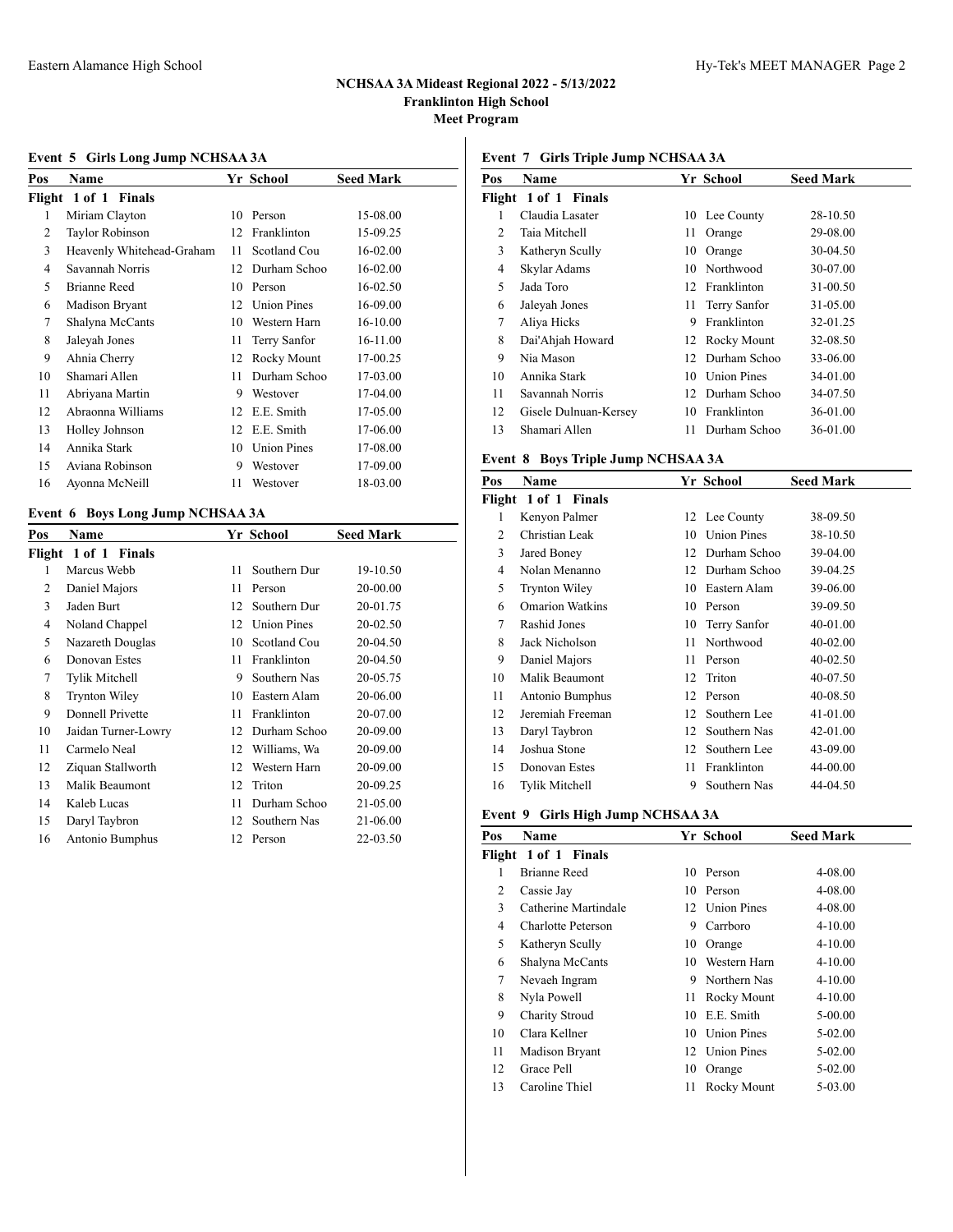## **Event 10 Boys High Jump NCHSAA 3A**

| Name                  |    |                    | <b>Seed Mark</b> |
|-----------------------|----|--------------------|------------------|
| Flight 1 of 1 Finals  |    |                    |                  |
| Camden Forbes         | 9  | Eastern Alam       | 5-08.00          |
| Luke Adams            | 10 | Harnett Cent       | 5-08.00          |
| Julian Crawley        | 12 | Person             | 5-08.00          |
| Carland Jones         | 12 | E.E. Smith         | 5-08.00          |
| Cannon Jahn           | 11 | <b>Union Pines</b> | $5 - 10.00$      |
| Isaac Seymour         | 11 | Orange             | $6 - 00.00$      |
| Truman Terry          | 11 | Carrboro           | $6 - 00.00$      |
| <b>Michael Reaves</b> | 10 | Eastern Alam       | $6 - 00.00$      |
| Jameson Rembert       | 12 | <b>Union Pines</b> | $6 - 00.00$      |
| Romello Snow          | 10 | Person             | $6 - 00.00$      |
| Antonio Bumphus       | 12 | Person             | $6 - 02.00$      |
| Christian Leak        | 10 | <b>Union Pines</b> | $6 - 02.00$      |
| Daryl Taybron         | 12 | Southern Nas       | $6 - 02.00$      |
| Latrail Moore Brown   | 9  | Northern Nas       | 6-05.00          |
|                       |    |                    | Yr School        |

## **Event 11 Girls Pole Vault NCHSAA 3A**

| Pos | Name                 |    | Yr School          | <b>Seed Mark</b> |  |
|-----|----------------------|----|--------------------|------------------|--|
|     | Flight 1 of 1 Finals |    |                    |                  |  |
|     | Amelia Escobedo      | 11 | <b>Union Pines</b> | $6 - 03.00$      |  |
| 2   | McKylee Wilkerson    | 11 | <b>Union Pines</b> | $6 - 09.00$      |  |
| 3   | <b>Emily Terry</b>   | 11 | Southern Nas       | $7 - 00.00$      |  |
| 4   | Paige Miller         |    | 9 Rocky Mount      | $7 - 03.00$      |  |
| 5   | Danija Jackson       | 10 | Rocky Mount        | 7-06.00          |  |
| 6   | Jade Burnette        |    | 12 Eastern Alam    | 8-00.00          |  |
|     | Caroline Fowlkes     |    | Cedar Ridge        | 11-06.00         |  |

## **Event 12 Boys Pole Vault NCHSAA 3A**

| Pos | Name                 |    | <b>Yr School</b>   | <b>Seed Mark</b> |
|-----|----------------------|----|--------------------|------------------|
|     | Flight 1 of 1 Finals |    |                    |                  |
| 1   | Zephaniah Gattis     | 9  | Eastern Alam       | 7-00.00          |
| 2   | Kairee Jones         | 11 | Orange             | 7-06.00          |
| 3   | <b>Isaac Musser</b>  | 12 | Orange             | 8-00.00          |
| 4   | Kellen Dierksen      | 11 | Eastern Alam       | 8-00.00          |
| 5   | Nathan Andros        | 12 | Northwood          | $9 - 00.00$      |
| 6   | Harrison Hafer       | 11 | <b>Union Pines</b> | 9-03.00          |
| 7   | Jack Binon           | 9  | <b>Union Pines</b> | 9-03.00          |
| 8   | Aedan Sampey         | 10 | Orange             | 9-08.00          |
| 9   | Grayson Bryant       | 9  | <b>Union Pines</b> | 9-09.00          |
| 10  | Dumisani Jere        | 10 | Rocky Mount        | 10-00.00         |
| 11  | Gabe Ocampo          | 11 | Eastern Alam       | 10-06.00         |
| 12  | Thomas Copeland      | 11 | Southern Nas       | 10-06.00         |
| 13  | Isaac Joyner         | 10 | Southern Nas       | 11-00.00         |
| 14  | Tyler Maner          | 11 | Southern Nas       | 11-00.00         |
|     |                      |    |                    |                  |

# **Event 13 Girls 4x800 Meter Relay NCHSAA 3A**

| Lane                         | Team               | Relay | <b>Seed Time</b> |  |
|------------------------------|--------------------|-------|------------------|--|
| <b>Section 1 of 1 Finals</b> |                    |       |                  |  |
| 1                            | Carrboro           | A     | 10:29.51         |  |
| $\mathfrak{D}$               | Durham Schoo       | А     | 10:33.37         |  |
| 3                            | <b>Union Pines</b> | А     | 10:33.38         |  |
| 4                            | Cedar Ridge        | А     | 10:42.28         |  |
| 5                            | Northwood          | А     | 10:50.98         |  |
| 6                            | Rocky Mount        | А     | 11:14.90         |  |
| 7                            | Harnett Cent       | А     | 11:19.14         |  |
| 8                            | E.E. Smith         | А     | 11:25.22         |  |
| 9                            | Orange             | А     | 11:59.65         |  |
| 10                           | Northern Nas       | А     | 12:27.00         |  |
| 11                           | Triton             | А     | 12:43.64         |  |

# **Event 14 Boys 4x800 Meter Relay NCHSAA 3A**

| Lane | <b>Team</b>                  | Relay | <b>Seed Time</b> |  |
|------|------------------------------|-------|------------------|--|
|      | <b>Section 1 of 1 Finals</b> |       |                  |  |
| 1    | Durham Schoo                 | А     | 8:14.79          |  |
| 2    | Orange                       | А     | 8:22.40          |  |
| 3    | Carrboro                     | A     | 8:29.00          |  |
| 4    | Northwood                    | А     | 8:29.18          |  |
| 5    | E.E. Smith                   | А     | 8:40.29          |  |
| 6    | Southern Nas                 | А     | 8:46.73          |  |
| 7    | Western Harn                 | A     | 8:47.94          |  |
| 8    | Rocky Mount                  | А     | 8:52.00          |  |
| 9    | Triton                       | А     | 8:53.72          |  |
| 10   | Northern Nas                 | А     | 8:59.02          |  |
| 11   | <b>Union Pines</b>           | A     | 9:05.35          |  |
| 12   | Terry Sanfor                 | А     | 9:20.48          |  |
| 13   | <b>Harnett Cent</b>          | A     | 9:29.00          |  |
| 14   | Cape Fear                    | А     | 9:30.02          |  |
| 15   | Cedar Ridge                  | А     | 9:42.60          |  |
| 16   | Eastern Alam                 | А     | 9:50.54          |  |
|      |                              |       |                  |  |

## **Event 15 Girls 100 Meter Hurdles NCHSAA 3A**

|               | <b>Lane Name</b>           |    | Yr School          | <b>Seed Time</b> |
|---------------|----------------------------|----|--------------------|------------------|
|               | <b>Heat 1 of 2 Prelims</b> |    |                    |                  |
| 1             | Jaleyah Jones              | 11 | Terry Sanfor       | 18.34            |
| $\mathcal{P}$ | Tamia Johnson              |    | 10 Durham Schoo    | 17.94            |
| 3             | Madison Bryant             |    | 12 Union Pines     | 17.12            |
| 4             | Annika Stark               |    | 10 Union Pines     | 15.76            |
|               | Nia Mason                  |    | 12. Durham Schoo   | 16.44            |
| 6             | Jade Burnette              |    | 12 Eastern Alam    | 17.22            |
| 7             | Anijah Hylton              | 11 | Williams, Wa       | 17.99            |
| 8             | McKylee Wilkerson          | 11 | <b>Union Pines</b> | 18.44            |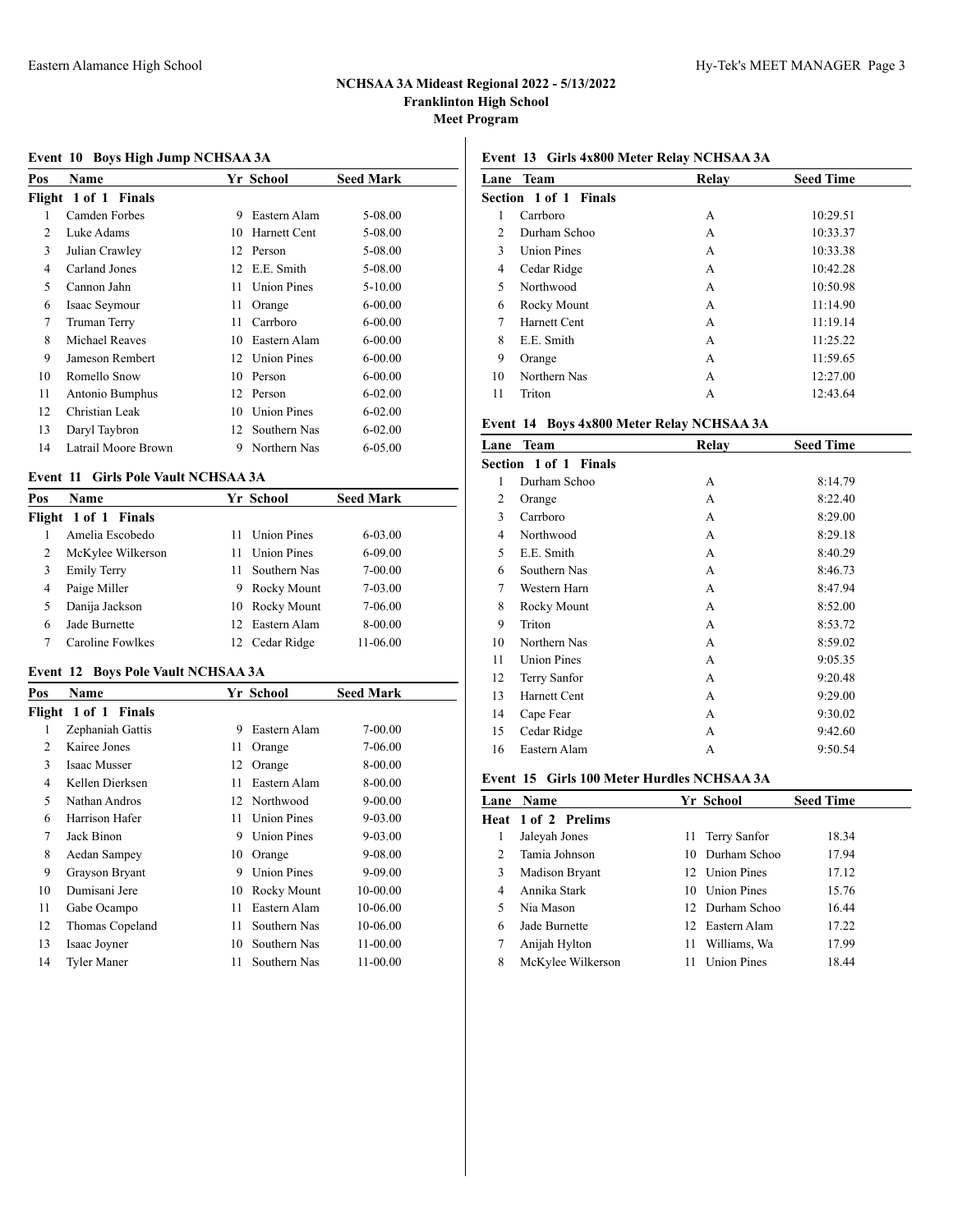L.

#### **Heat 2 of 2 Prelims...(Event 15 Girls 100 Meter Hurdles NCHSAA 3A)**

| 1  | Aayana Plymouth           | 12 E.E. Smith   | 18.34 |  |
|----|---------------------------|-----------------|-------|--|
| 2  | Heavenly Whitehead-Graham | 11 Scotland Cou | 17.44 |  |
| 3  | Madison Mitchell          | 11 Rocky Mount  | 16.94 |  |
| 4  | Sanai Phillips            | 12 Seventy-Firs | 15.22 |  |
| 5. | Shamari Allen             | 11 Durham Schoo | 16.74 |  |
| 6  | Shiyanne Pendergrass      | 12 E.E. Smith   | 17.28 |  |
| 7  | Nevaeh Ingram             | 9 Northern Nas  | 18.34 |  |
| 8  | Nyla Powell               | 11 Rocky Mount  | 18.52 |  |
|    |                           |                 |       |  |

#### **Event 16 Boys 110 Meter Hurdles NCHSAA 3A**

| Name                |    |                    | <b>Seed Time</b> |
|---------------------|----|--------------------|------------------|
| 1 of 2 Prelims      |    |                    |                  |
| Jaylon Alston       |    | Southern Nas       | 17.32            |
| Latrail Moore Brown | 9  | Northern Nas       | 16.94            |
| Noah Smith          | 10 | <b>Union Pines</b> | 16.44            |
| Kaden Ricks         | 10 | Southern Nas       | 15.44            |
| Kaleb Lucas         | 11 | Durham Schoo       | 15.46            |
| Kahari Caudle       | 12 | Southern Nas       | 16.54            |
| Eric Lamb           | 11 | Seventy-Firs       | 17.07            |
| Cyrus Ingram        | 11 | E.E. Smith         | 17.74            |
| 2 of 2 Prelims      |    |                    |                  |
| Tajon Roberson      | 10 | Eastern Alam       | 17.24            |
| Jared Boney         | 12 | Durham Schoo       | 16.81            |
| Jackson Steffens    | 10 | Durham Schoo       | 16.06            |
| Aaron Coleman       | 9  | Scotland Cou       | 15.34            |
| Joshua Stone        | 12 | Southern Lee       | 15.47            |
| Ethan Wilson        | 11 | Northwood          | 16.55            |
| Eligah Holmes       | 11 | Triton             | 17.21            |
| Isaac Musser        | 12 | Orange             | 18.09            |
|                     |    |                    | Yr School<br>10  |

## **Event 17 Girls 100 Meter Dash NCHSAA 3A**

| Lane           | Name                  |    | Yr School          | <b>Seed Time</b> |
|----------------|-----------------------|----|--------------------|------------------|
| Heat           | 1 of 2 Prelims        |    |                    |                  |
| 1              | Skai Fisher           | 9  | Eastern Alam       | 12.92            |
| $\overline{2}$ | Jahriell Murchison    | 9  | E.E. Smith         | 12.71            |
| 3              | Ahnia Cherry          | 12 | Rocky Mount        | 12.54            |
| $\overline{4}$ | Futoria Harris        | 9  | Cape Fear          | 12.20            |
| 5              | Kyla Banks            | 9  | Seventy-Firs       | 12.31            |
| 6              | Abraonna Williams     | 12 | E.E. Smith         | 12.59            |
| 7              | Imani Kee             | 11 | E.E. Smith         | 12.72            |
| 8              | Nijah Ray             | 11 | Seventy-Firs       | 13.04            |
| Heat           | 2 of 2 Prelims        |    |                    |                  |
| 1              | Kayla Mitchell        | 12 | Harnett Cent       | 12.82            |
| 2              | Jurnee Freeman        | 12 | Durham Schoo       | 12.68            |
| 3              | Zoie Vela             | 12 | <b>Union Pines</b> | 12.44            |
| 4              | A'Jaylah Yates        | 11 | Seventy-Firs       | 12.07            |
| 5              | Jaleyah Jones         | 11 | Terry Sanfor       | 12.34            |
| 6              | <b>Rymiah Sanders</b> | 11 | Southern Dur       | 12.62            |
| 7              | Terika Gentry         | 11 | Person             | 12.81            |
| 8              | Naomi Ward            | 9  | Terry Sanfor       | 13.28            |
|                |                       |    |                    |                  |

#### **Event 18 Boys 100 Meter Dash NCHSAA 3A**

| Lane | Name                    |    | Yr School          | <b>Seed Time</b> |
|------|-------------------------|----|--------------------|------------------|
| Heat | 1 of 2 Prelims          |    |                    |                  |
| 1    | Aaron Wallace           |    | 12 Lee County      | 11.04            |
| 2    | Barian Strickland       | 9  | Northern Nas       | 10.94            |
| 3    | Nathan Williams         | 12 | Cape Fear          | 10.91            |
| 4    | Ethan Biggs             | 10 | <b>Union Pines</b> | 10.64            |
| 5    | <b>Yazeare Pearsall</b> | 11 | Cape Fear          | 10.67            |
| 6    | Shyhiem Cooke           | 11 | Triton             | 10.93            |
| 7    | Khamari Crumpler        | 12 | E.E. Smith         | 10.95            |
| 8    | Javon Cowan             | 10 | Triton             | 11.04            |
| Heat | 2 of 2 Prelims          |    |                    |                  |
| 1    | Reginald Bilbry         | 11 | E.E. Smith         | 11.03            |
| 2    | Raymond Allen           | 11 | Durham Schoo       | 10.94            |
| 3    | Wayne Dennis            | 11 | Douglas Byrd       | 10.88            |
| 4    | <b>Tralon Mitchell</b>  | 11 | Southern Nas       | 10.50            |
| 5    | William Ratliffe        | 11 | Eastern Alam       | 10.86            |
| 6    | Cliff Satterwhite       | 10 | Terry Sanfor       | 10.93            |
| 7    | Seth Franklin           | 11 | E.E. Smith         | 10.97            |
| 8    | Jaden Burt              | 12 | Southern Dur       | 11.04            |
|      |                         |    |                    |                  |

#### **Event 19 Girls 4x200 Meter Relay NCHSAA 3A**

|   | Lane Team                    | Relay | <b>Seed Time</b> |
|---|------------------------------|-------|------------------|
|   | <b>Section 1 of 2 Finals</b> |       |                  |
| 2 | Triton                       | А     | 1:56.32          |
| 3 | Scotland Cou                 | А     | 1:53.48          |
| 4 | Durham Schoo                 | A     | 1:53.30          |
| 5 | Westover                     | А     | 1:53.32          |
| 6 | Orange                       | А     | 1:54.21          |
| 7 | Lee County                   | А     | 1:57.07          |
|   | <b>Section 2 of 2 Finals</b> |       |                  |
| 1 | Franklinton                  | А     | 1:52.98          |
| 2 | Terry Sanfor                 | А     | 1:50.24          |
| 3 | Rocky Mount                  | А     | 1:48.80          |
| 4 | Seventy-Firs                 | А     | 1:48.10          |
| 5 | <b>Union Pines</b>           | А     | 1:48.28          |
| 6 | E.E. Smith                   | А     | 1:49.15          |
| 7 | Southern Dur                 | A     | 1:50.50          |
| 8 | Williams, Wa                 | А     | 1:53.14          |

#### **Event 20 Boys 4x200 Meter Relay NCHSAA 3A**

| Lane                  | Team               | Relay | <b>Seed Time</b> |  |  |
|-----------------------|--------------------|-------|------------------|--|--|
| Section 1 of 2 Finals |                    |       |                  |  |  |
| 1                     | Triton             | А     | 1:36.12          |  |  |
| 2                     | Lee County         | А     | 1:34.70          |  |  |
| 3                     | Southern Dur       | А     | 1:33.18          |  |  |
| 4                     | <b>Union Pines</b> | А     | 1:32.77          |  |  |
| 5                     | Southern Lee       | А     | 1:32.91          |  |  |
| 6                     | Person             | A     | 1:33.21          |  |  |
| 7                     | Seventy-Firs       | А     | 1:35.00          |  |  |
| 8                     | Scotland Cou       | A     | 1:36.90          |  |  |
|                       |                    |       |                  |  |  |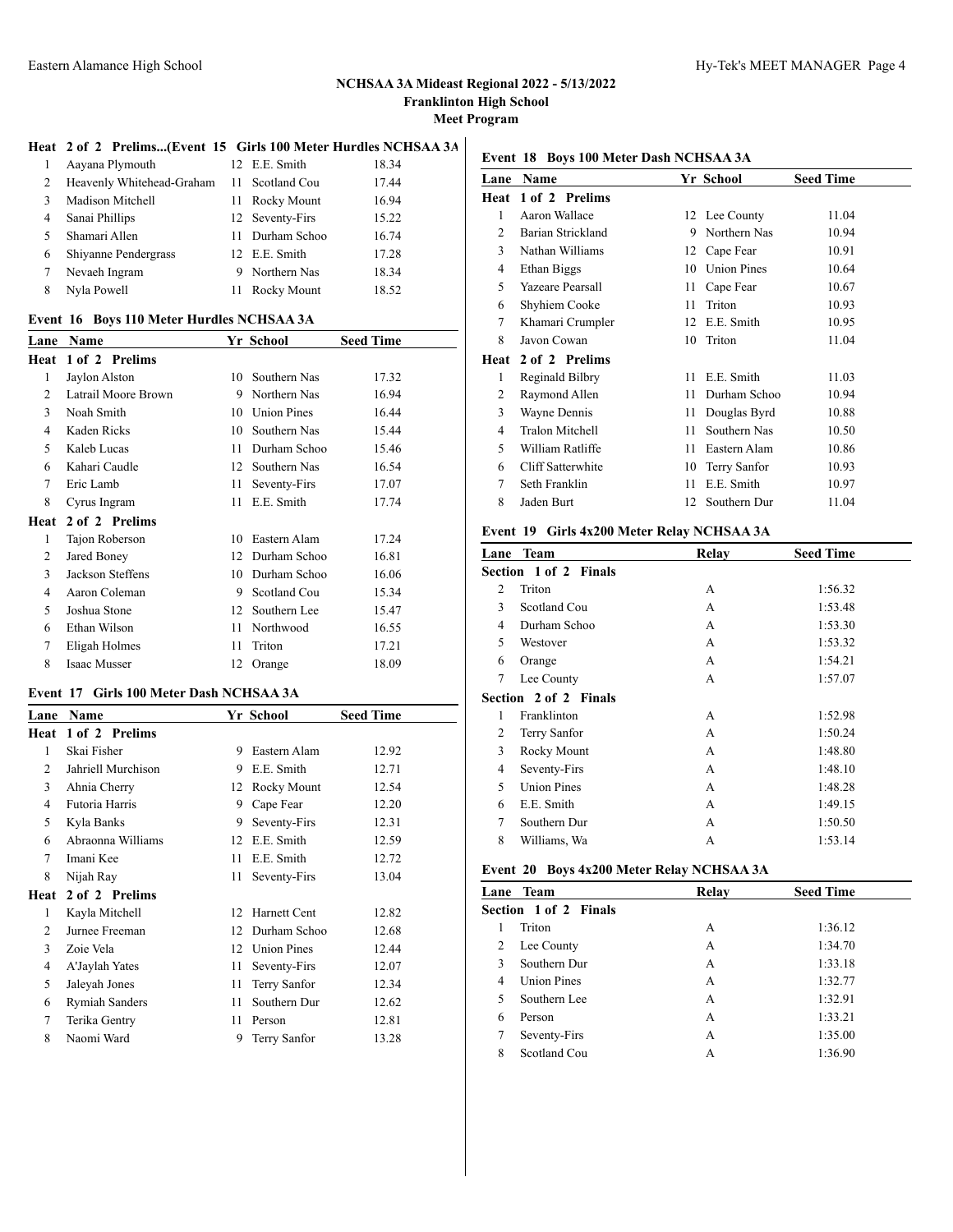#### Section 2 of 2 Finals...(Event 20 Boys 4x200 Meter Relay NCHSAA 3<sub>4</sub>

|   | Rocky Mount  | А | 1:32.00 |
|---|--------------|---|---------|
| 2 | Orange       | А | 1:31.30 |
| 3 | Terry Sanfor | А | 1:31.00 |
| 4 | Cape Fear    | А | 1:29.06 |
| 5 | Williams, Wa | А | 1:30.50 |
| 6 | Northern Nas | A | 1:31.00 |
|   | E.E. Smith   | А | 1:31.48 |
| 8 | Eastern Alam | А | 1:32.62 |

#### **Event 21 Girls 1600 Meter Run NCHSAA 3A**

|    | <b>Lane Name</b>        |    | Yr School          | <b>Seed Time</b> |
|----|-------------------------|----|--------------------|------------------|
|    | Section 1 of 1 Finals   |    |                    |                  |
| 1  | Caroline Murrell        |    | 12 Northwood       | 5:00.32          |
| 2  | Hannah Preisser         |    | 12 Carrboro        | 5:07.13          |
| 3  | Natalia Serre           | 10 | Carrboro           | 5:29.16          |
| 4  | Margaret Ann Healy      | 12 | Durham Schoo       | 5:29.82          |
| 5  | Rainger Pratt           |    | 12 Terry Sanfor    | 5:34.38          |
| 6  | Mila Rappold            | 9  | Carrboro           | 5:40.28          |
| 7  | Abigail Klaitman        | 9  | Cedar Ridge        | 5:44.53          |
| 8  | Trinity Konvalinka      | 11 | Durham Schoo       | 5:46.80          |
| 9  | Sophia Siquig           | 9  | <b>Union Pines</b> | 5:50.38          |
| 10 | Zoe Wade                |    | 12 Cedar Ridge     | 5:55.15          |
| 11 | Alleigh Flewwellin      | 9  | <b>Union Pines</b> | 6:00.16          |
| 12 | Laura Caviness          | 11 | <b>Union Pines</b> | 6:07.91          |
| 13 | <b>Bethany Matthews</b> | 12 | Scotland Cou       | 6:17.66          |
| 14 | Lindsey Link            | 10 | Eastern Alam       | 6:21.12          |
| 15 | Carson Buie             | 11 | Scotland Cou       | 6:24.30          |

#### **Event 22 Boys 1600 Meter Run NCHSAA 3A**

|                | <b>Lane Name</b>       |    | Yr School          | <b>Seed Time</b> |
|----------------|------------------------|----|--------------------|------------------|
|                | Section 1 of 1 Finals  |    |                    |                  |
| 1              | <b>Spencer Hampton</b> | 12 | Orange             | 4:18.21          |
| $\overline{c}$ | <b>Ouinn Baker</b>     | 12 | Carrboro           | 4:19.46          |
| 3              | Gabriel Schmid         | 10 | Orange             | 4:29.37          |
| 4              | Ryan Motondo           | 12 | Williams, Wa       | 4:31.06          |
| 5              | Liam Markham           | 10 | Durham Schoo       | 4:33.75          |
| 6              | Roman Morrell          | 11 | Cedar Ridge        | 4:35.00          |
| 7              | Hudson Hayes           | 12 | <b>Union Pines</b> | 4:37.47          |
| 8              | Logan Totten-Lancaster | 9  | <b>Union Pines</b> | 4:45.80          |
| 9              | Sean O'Donnell         | 12 | Carrboro           | 4:46.67          |
| 10             | Brayden Muhly          | 10 | <b>Union Pines</b> | 4:47.19          |
| 11             | Colin Henry            | 12 | Northwood          | 4:47.54          |
| 12             | <b>Brandon Jeffers</b> | 12 | E.E. Smith         | 4:48.87          |
| 13             | <b>Preston Gantt</b>   | 11 | Western Harn       | 4:52.36          |
| 14             | Vinton Euler           | 11 | Durham Schoo       | 4:54.81          |
| 15             | Trey Hudson            | 9  | Northwood          | 4:56.20          |
| 16             | Aiden Viola            | 9  | Orange             | 4:57.40          |
|                |                        |    |                    |                  |

#### **Event 23 Girls 4x100 Meter Relay NCHSAA 3A**

|   | Lane Team                    | Relay | <b>Seed Time</b> |  |
|---|------------------------------|-------|------------------|--|
|   | <b>Section 1 of 2 Finals</b> |       |                  |  |
| 1 | Lee County                   | A     | 54.66            |  |
| 2 | Westover                     | A     | 53.74            |  |
| 3 | Person                       | A     | 53.54            |  |
| 4 | Durham Schoo                 | A     | 52.90            |  |
| 5 | Franklinton                  | А     | 53.14            |  |
| 6 | Eastern Alam                 | A     | 53.64            |  |
| 7 | Orange                       | А     | 53.83            |  |
| 8 | Terry Sanfor                 | А     | 54.83            |  |
|   | <b>Section 2 of 2 Finals</b> |       |                  |  |
| 1 | Seventy-Firs                 | A     | 52.59            |  |
| 2 | Southern Dur                 | A     | 51.84            |  |
| 3 | Scotland Cou                 | A     | 51.67            |  |
| 4 | E.E. Smith                   | А     | 50.59            |  |
| 5 | Douglas Byrd                 | A     | 51.24            |  |
| 6 | <b>Union Pines</b>           | А     | 51.73            |  |
| 7 | Rocky Mount                  | А     | 52.55            |  |
| 8 | Northern Nas                 | А     | 52.84            |  |
|   |                              |       |                  |  |

#### **Event 24 Boys 4x100 Meter Relay NCHSAA 3A**

| Lane | Team                         | Relay        | <b>Seed Time</b> |
|------|------------------------------|--------------|------------------|
|      | <b>Section 1 of 2 Finals</b> |              |                  |
| 1    | Person                       | A            | 45.64            |
| 2    | E.E. Smith                   | A            | 44.93            |
| 3    | Orange                       | A            | 44.74            |
| 4    | Triton                       | A            | 44.44            |
| 5    | Southern Dur                 | A            | 44.44            |
| 6    | Durham Schoo                 | $\mathsf{A}$ | 44.78            |
| 7    | Terry Sanfor                 | A            | 45.25            |
| 8    | <b>Union Pines</b>           | А            | 45.64            |
|      | <b>Section 2 of 2 Finals</b> |              |                  |
| 1    | Eastern Alam                 | A            | 44.21            |
| 2    | Lee County                   | A            | 43.93            |
| 3    | Williams, Wa                 | A            | 43.60            |
| 4    | Northern Nas                 | A            | 43.34            |
| 5    | Cape Fear                    | A            | 43.54            |
| 6    | Seventy-Firs                 | A            | 43.82            |
| 7    | Scotland Cou                 | A            | 44.03            |
| 8    | Southern Nas                 | A            | 44.44            |
|      |                              |              |                  |

## **Event 25 Girls 400 Meter Dash NCHSAA 3A**

|   | Lane Name             |    | Yr School          | <b>Seed Time</b> |
|---|-----------------------|----|--------------------|------------------|
|   | Section 1 of 2 Finals |    |                    |                  |
|   | Sarah Tucker          |    | 12 Cedar Ridge     | 1:06.92          |
| 2 | Molly Alverson        | 9  | Cedar Ridge        | 1:05.21          |
| 3 | Zadie Taylor          | 9  | Carrboro           | 1:04.42          |
| 4 | Danielle Baus         |    | 12 E.E. Smith      | 1:03.93          |
| 5 | Jaden Austin          | 9  | <b>Union Pines</b> | 1:04.09          |
| 6 | Mahogany McKoy        | 11 | Triton             | 1:04.64          |
| 7 | Kyla Hubbard          | 11 | Triton             | 1:05.59          |
| 8 | Samayar Love          | 10 | Scotland Cou       | 1:07.44          |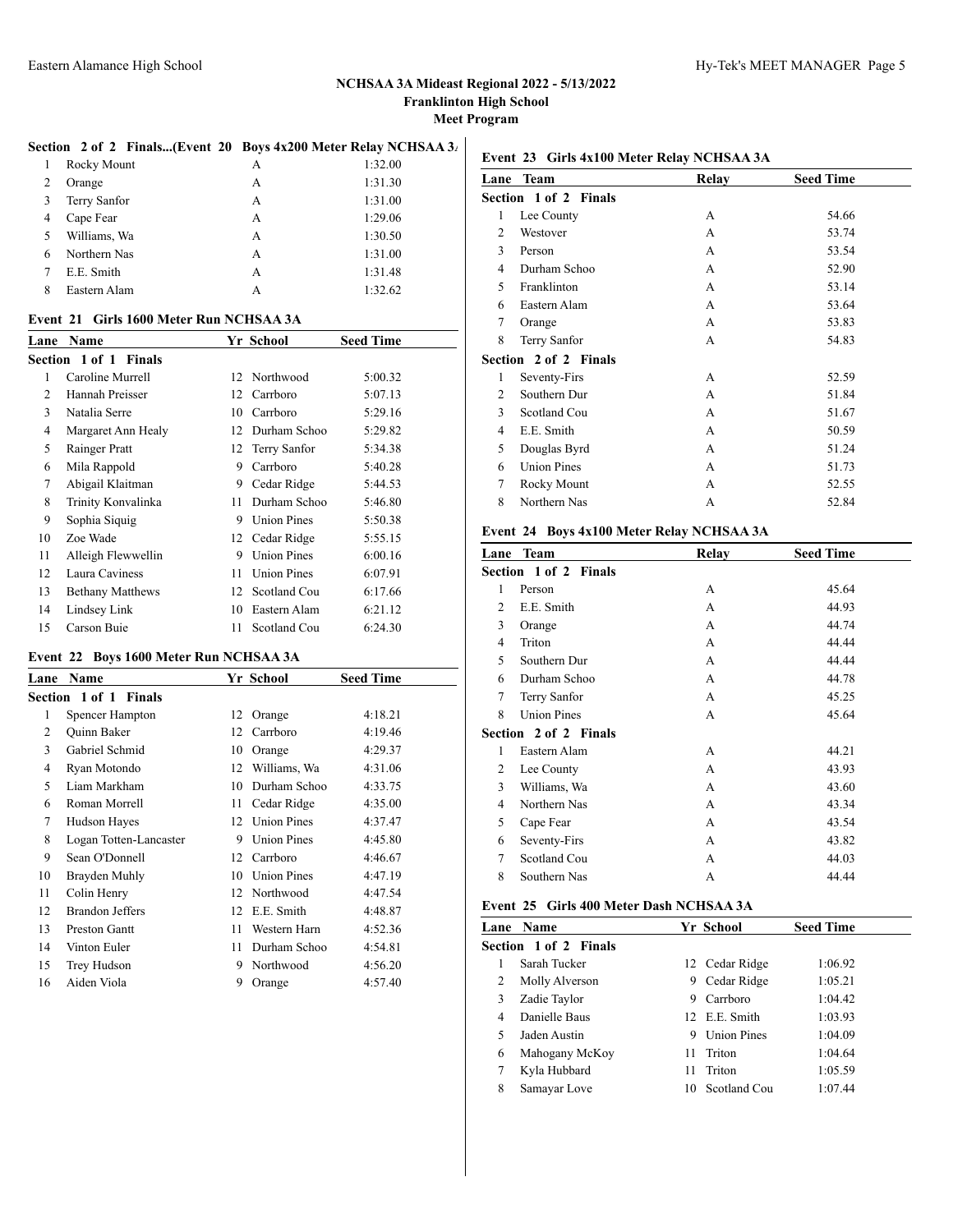#### **Section 2 of 2 Finals...(Event 25 Girls 400 Meter Dash NCHSAA 3A)**

| $\mathbf{1}$   | Ella Bartlett    | 12 Durham Schoo | 1:03.57 |
|----------------|------------------|-----------------|---------|
| $\mathfrak{D}$ | Caroline Thiel   | 11 Rocky Mount  | 1:02.86 |
| 3              | Holley Johnson   | 12 E.E. Smith   | 1:00.73 |
| $\overline{4}$ | Arie'anna Rufus  | 9 Franklinton   | 59.59   |
| 5              | Kayla Mitchell   | 12 Harnett Cent | 1:00.46 |
| 6              | Briyana Tillman  | 11 E.E. Smith   | 1:00.96 |
| 7              | Samantha Barnes  | 9 Scotland Cou  | 1:02.94 |
| 8              | Malayna McDaniel | 10 Durham Schoo | 1:03.72 |

#### **Event 26 Boys 400 Meter Dash NCHSAA 3A**

| Lane | <b>Name</b>                  |    | Yr School          | <b>Seed Time</b> |
|------|------------------------------|----|--------------------|------------------|
|      | <b>Section 1 of 2 Finals</b> |    |                    |                  |
| 1    | Nolan Menanno                | 12 | Durham Schoo       | 52.94            |
| 2    | Ryan Rubio                   | 12 | <b>Union Pines</b> | 52.28            |
| 3    | <b>Ishmael Percy</b>         | 12 | Eastern Alam       | 51.95            |
| 4    | Javon Leary                  | 11 | Rocky Mount        | 51.75            |
| 5    | Jaedon Kearney               | 10 | Rocky Mount        | 51.94            |
| 6    | Raymond Olebunne             | 11 | Southern Dur       | 52.03            |
| 7    | Rahieum Lee                  | 9  | E.E. Smith         | 52.35            |
| 8    | Johny Askew                  | 11 | Seventy-Firs       | 52.95            |
|      | <b>Section 2 of 2 Finals</b> |    |                    |                  |
| 1    | Malik Beaumont               | 12 | Triton             | 51.45            |
| 2    | Nathan Williams              | 12 | Cape Fear          | 51.21            |
| 3    | Jeffrey Faulkner             | 12 | Orange             | 49.85            |
| 4    | Clifton Davis                | 11 | Williams, Wa       | 49.54            |
| 5    | Adrien Jacobs                | 11 | Durham Schoo       | 49.61            |
| 6    | Marco Sanchez                | 12 | Northwood          | 51.07            |
| 7    | Elijah Danley                | 12 | Orange             | 51.44            |
| 8    | Jayden Whitaker              | 10 | Southern Nas       | 51.64            |

## **Event 27 Girls 300 Meter Hurdles NCHSAA 3A**

|   | Lane Name             |    | Yr School    | <b>Seed Time</b> |
|---|-----------------------|----|--------------|------------------|
|   | Section 1 of 2 Finals |    |              |                  |
| 1 | Naomi Dyreng          | 9  | Cedar Ridge  | 55.34            |
| 2 | Anijah Hylton         | 11 | Williams, Wa | 54.44            |
| 3 | Jade Burnette         | 12 | Eastern Alam | 53.31            |
| 4 | McKylee Wilkerson     | 11 | Union Pines  | 52.64            |
| 5 | Tamia Johnson         | 10 | Durham Schoo | 53.14            |
| 6 | Aayana Plymouth       | 12 | E.E. Smith   | 53.82            |
| 7 | Kaelyn Ward           | 9  | Rocky Mount  | 55.26            |
| 8 | Layla Herndon         | 11 | Southern Nas | 56.14            |
|   | Section 2 of 2 Finals |    |              |                  |
| 1 | Shiyanne Pendergrass  | 12 | E.E. Smith   | 51.71            |
| 2 | Nia Mason             | 12 | Durham Schoo | 50.85            |
| 3 | Cemia Brown           | 10 | Williams, Wa | 49.79            |
| 4 | Sanai Phillips        | 12 | Seventy-Firs | 48.19            |
| 5 | Madison Mitchell      | 11 | Rocky Mount  | 48.56            |
| 6 | Annika Stark          | 10 | Union Pines  | 50.65            |
| 7 | Shamari Allen         | 11 | Durham Schoo | 51.55            |
| 8 | Grace Dobson          | 12 | Eastern Alam | 52.50            |
|   |                       |    |              |                  |

## **Event 28 Boys 300 Meter Hurdles NCHSAA 3A**

| Lane | Name                         |    | Yr School    | <b>Seed Time</b> |
|------|------------------------------|----|--------------|------------------|
|      | <b>Section 1 of 2 Finals</b> |    |              |                  |
| 1    | <b>Isaac Musser</b>          | 12 | Orange       | 45.09            |
| 2    | Joesph Gardner               | 10 | Harnett Cent | 44.32            |
| 3    | Ethan Wilson                 | 11 | Northwood    | 44.05            |
| 4    | Kaden Ricks                  | 10 | Southern Nas | 43.84            |
| 5    | Logan Walker                 | 11 | Lee County   | 43.92            |
| 6    | Eric Lamb                    | 11 | Seventy-Firs | 44.12            |
| 7    | Jared Boney                  | 12 | Durham Schoo | 44.75            |
| 8    | Ja'ki McDaniels              | 9  | Orange       | 45.44            |
|      | <b>Section 2 of 2 Finals</b> |    |              |                  |
| 1    | Joe Lewis                    | 10 | Rocky Mount  | 43.64            |
| 2    | Devin Goss                   | 12 | Orange       | 42.67            |
| 3    | Nas Price                    | 11 | Williams, Wa | 42.19            |
| 4    | Joshua Stone                 | 12 | Southern Lee | 40.24            |
| 5    | Yazeare Pearsall             | 11 | Cape Fear    | 40.94            |
| 6    | Kahari Caudle                | 12 | Southern Nas | 42.30            |
| 7    | Kaleb Lucas                  | 11 | Durham Schoo | 43.09            |
| 8    | Tajon Roberson               | 10 | Eastern Alam | 43.70            |
|      |                              |    |              |                  |

# **Event 29 Girls 800 Meter Run NCHSAA 3A**

| Lane | Name                         |     | Yr School          | <b>Seed Time</b> |
|------|------------------------------|-----|--------------------|------------------|
|      | <b>Section 1 of 1 Finals</b> |     |                    |                  |
| 1    | Margaret Ann Healy           | 12  | Durham Schoo       | 2:25.82          |
| 2    | <b>Addison Bartlett</b>      | 9   | Durham Schoo       | 2:30.04          |
| 3    | Ella Bartlett                | 12  | Durham Schoo       | 2:30.72          |
| 4    | Mila Rappold                 | 9   | Carrboro           | 2:31.01          |
| 5    | Taylor Long                  | 12  | Terry Sanfor       | 2:31.29          |
| 6    | McKinzie Valdez              | 12  | <b>Union Pines</b> | 2:31.56          |
| 7    | Chloe Edwards                |     | 12 Lee County      | 2:32.56          |
| 8    | Sarah Tucker                 |     | 12 Cedar Ridge     | 2:32.76          |
| 9    | Clara Kellner                | 10  | <b>Union Pines</b> | 2:32.89          |
| 10   | Skylar White                 | 11. | E.E. Smith         | 2:33.54          |
| 11   | Selah Kellner                | 9   | <b>Union Pines</b> | 2:35.00          |
| 12   | Rainger Pratt                |     | 12 Terry Sanfor    | 2:36.10          |
| 13   | Molly Morningstar            | 9   | Rocky Mount        | 2:37.18          |
| 14   | Samantha Barnes              | 9   | Scotland Cou       | 2:41.00          |
| 15   | Sophia Schultz               | 11  | Orange             | 2:41.51          |
| 16   | <b>Bethany Matthews</b>      | 12  | Scotland Cou       | 2:44.00          |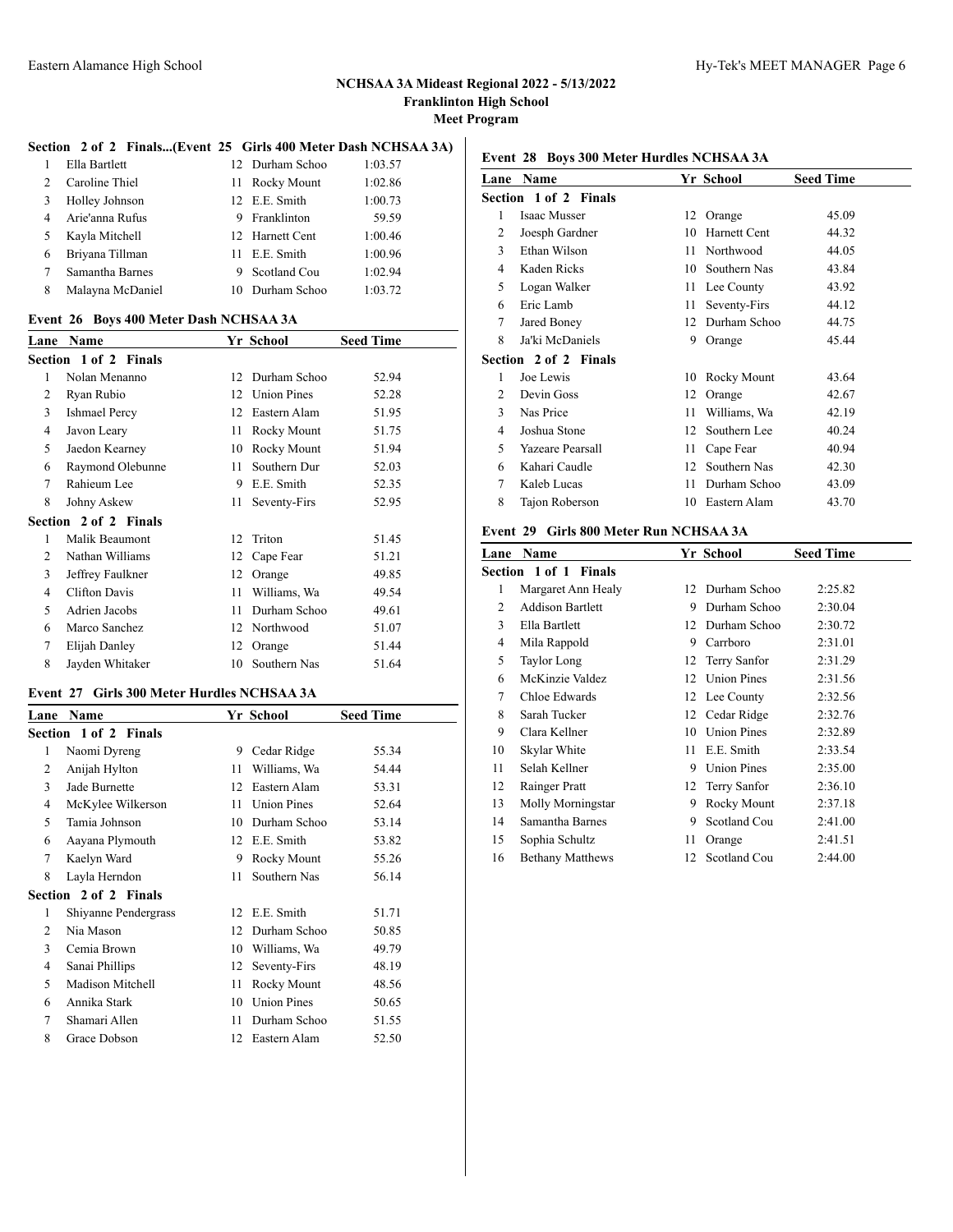## **Event 30 Boys 800 Meter Run NCHSAA 3A**

| Lane | <b>Name</b>             |    | Yr School          | <b>Seed Time</b> |  |
|------|-------------------------|----|--------------------|------------------|--|
|      | Section 1 of 1 Finals   |    |                    |                  |  |
| 1    | Octavious Smith         | 12 | E.E. Smith         | 1:57.37          |  |
| 2    | Giovanni Rincon         | 12 | <b>Union Pines</b> | 1:57.67          |  |
| 3    | Adrien Jacobs           | 11 | Durham Schoo       | 1:58.13          |  |
| 4    | Quinn Baker             | 12 | Carrboro           | 1:58.21          |  |
| 5    | Roman Morrell           | 11 | Cedar Ridge        | 1:59.75          |  |
| 6    | Ryan Motondo            | 12 | Williams, Wa       | 2:00.62          |  |
| 7    | Christian Glick         | 11 | Northwood          | 2:01.24          |  |
| 8    | Ethan Horton            | 12 | Orange             | 2:02.91          |  |
| 9    | Jackson Steffens        | 10 | Durham Schoo       | 2:03.85          |  |
| 10   | Jackson Adams           | 11 | Northwood          | 2:04.78          |  |
| 11   | Logan Saunders          | 10 | Southern Nas       | 2:05.51          |  |
| 12   | <b>Alexander Emmons</b> | 12 | Carrboro           | 2:05.69          |  |
| 13   | <b>Preston Gantt</b>    | 11 | Western Harn       | 2:06.00          |  |
| 14   | <b>Brandon Jeffers</b>  | 12 | E.E. Smith         | 2:06.31          |  |
| 15   | Trey Hudson             | 9  | Northwood          | 2:08.41          |  |
| 16   | Nicholas Pell           | 12 | Orange             | 2:08.62          |  |

#### **Event 31 Girls 200 Meter Dash NCHSAA 3A**

| Lane | <b>Name</b>                  |    | Yr School    | <b>Seed Time</b> |
|------|------------------------------|----|--------------|------------------|
|      | Section 1 of 2 Finals        |    |              |                  |
| 1    | Laila Bricker                | 9  | E.E. Smith   | 27.31            |
| 2    | Alexis Lowery                | 9  | Westover     | 27.13            |
| 3    | Jurnee Freeman               | 12 | Durham Schoo | 27.12            |
| 4    | Rymiah Sanders               | 11 | Southern Dur | 26.65            |
| 5    | Skai Fisher                  | 9  | Eastern Alam | 26.99            |
| 6    | Terika Gentry                | 11 | Person       | 27.13            |
| 7    | Ivey Smith                   | 11 | Williams, Wa | 27.25            |
| 8    | Aminata Morgan               | 9  | Terry Sanfor | 27.34            |
|      | <b>Section 2 of 2 Finals</b> |    |              |                  |
| 1    | Nijah Ray                    | 11 | Seventy-Firs | 26.56            |
| 2    | Imani Kee                    | 11 | E.E. Smith   | 26.34            |
| 3    | Zoie Vela                    | 12 | Union Pines  | 25.94            |
| 4    | A'Jaylah Yates               | 11 | Seventy-Firs | 25.54            |
| 5    | KeSondra Pickett             | 10 | Rocky Mount  | 25.74            |
| 6    | Futoria Harris               | 9  | Cape Fear    | 26.00            |
| 7    | Kayla Mitchell               | 12 | Harnett Cent | 26.35            |
| 8    | Armani Kee                   | 11 | E.E. Smith   | 26.63            |

#### **Event 32 Boys 200 Meter Dash NCHSAA 3A**

|               | <b>Lane Name</b>             |    | Yr School       | <b>Seed Time</b> |
|---------------|------------------------------|----|-----------------|------------------|
|               | <b>Section 1 of 2 Finals</b> |    |                 |                  |
|               | Isaiah Silver                | 9  | Rocky Mount     | 22.84            |
| $\mathcal{P}$ | Erik Battle                  |    | 12 Eastern Alam | 22.82            |
| 3             | Kristopher Stewart           |    | 10 Seventy-Firs | 22.69            |
| 4             | Cliff Satterwhite            |    | 10 Terry Sanfor | 22.66            |
|               | Seth Franklin                | 11 | E.E. Smith      | 22.67            |
| 6             | Raymond Allen                | 11 | Durham Schoo    | 22.77            |
| 7             | Isaiah McCambry              |    | 12 Williams, Wa | 22.84            |
| 8             | Chad Raglin                  |    | Person          | 22.96            |
|               |                              |    |                 |                  |

## **Section 2 of 2 Finals**

|    | Allen Barnes            |               | 11 Northern Nas | 22.54 |
|----|-------------------------|---------------|-----------------|-------|
| 2  | Shyhiem Cooke           | 11            | Triton          | 22.32 |
| 3  | Jeffrey Faulkner        |               | 12 Orange       | 22.24 |
|    | Tralon Mitchell         |               | 11 Southern Nas | 21.64 |
| 5. | Nathan Williams         |               | 12 Cape Fear    | 22.08 |
| 6  | <b>Yazeare Pearsall</b> | $\mathbf{11}$ | Cape Fear       | 22.29 |
|    | Jaden Burt              |               | 12 Southern Dur | 22.50 |
| 8  | William Ratliffe        |               | Eastern Alam    | 22.58 |

#### **Event 33 Girls 3200 Meter Run NCHSAA 3A**

| Lane | Name                    |    | Yr School          | <b>Seed Time</b> |
|------|-------------------------|----|--------------------|------------------|
|      | Section 1 of 1 Finals   |    |                    |                  |
| 1    | Hannah Preisser         |    | 12 Carrboro        | 11:16.22         |
| 2    | Caroline Murrell        |    | 12 Northwood       | 11:22.71         |
| 3    | Trinity Konvalinka      | 11 | Durham Schoo       | 12:26.03         |
| 4    | Natalia Serre           | 10 | Carrboro           | 12:32.96         |
| 5    | Abigail Klaitman        | 9  | Cedar Ridge        | 12:34.10         |
| 6    | <b>Addison Bartlett</b> | 9  | Durham Schoo       | 12:35.18         |
| 7    | Emma Serrano            |    | 12 Northwood       | 12:40.59         |
| 8    | Sophia Siquig           | 9  | <b>Union Pines</b> | 12:58.39         |
| 9    | Alleigh Flewwellin      | 9  | <b>Union Pines</b> | 13:04.90         |
| 10   | Zoe Wade                |    | 12 Cedar Ridge     | 13:11.30         |
| 11   | Skylar White            | 11 | E.E. Smith         | 13:14.44         |
| 12   | Avery Adams             | 9  | Northwood          | 13:47.81         |
| 13   | Ellory Jackson          | 9  | Rocky Mount        | 14:01.00         |
| 14   | Alyssa Mabe             | 9  | <b>Union Pines</b> | 15:13.27         |

#### **Event 34 Boys 3200 Meter Run NCHSAA 3A**

| Lane | <b>Name</b>                  |    | Yr School          | <b>Seed Time</b> |  |
|------|------------------------------|----|--------------------|------------------|--|
|      | <b>Section 1 of 1 Finals</b> |    |                    |                  |  |
| 1    | <b>Spencer Hampton</b>       | 12 | Orange             | 9:23.51          |  |
| 2    | Gabriel Schmid               | 10 | Orange             | 9:34.44          |  |
| 3    | Quinn Baker                  | 12 | Carrboro           | 9:38.78          |  |
| 4    | Sean O'Donnell               | 12 | Carrboro           | 9:54.94          |  |
| 5    | Roman Morrell                | 11 | Cedar Ridge        | 9:57.84          |  |
| 6    | Hudson Hayes                 | 12 | <b>Union Pines</b> | 9:58.66          |  |
| 7    | Vinton Euler                 | 11 | Durham Schoo       | 10:01.23         |  |
| 8    | Liam Markham                 | 10 | Durham Schoo       | 10:09.97         |  |
| 9    | Logan Totten-Lancaster       | 9  | <b>Union Pines</b> | 10:17.50         |  |
| 10   | Brayden Muhly                | 10 | <b>Union Pines</b> | 10:36.87         |  |
| 11   | Colin Henry                  | 12 | Northwood          | 10:46.80         |  |
| 12   | Sean Boyd                    | 10 | Harnett Cent       | 11:00.00         |  |
| 13   | Peter Musser                 | 9  | Orange             | 11:00.02         |  |
| 14   | Hunter Frenzke               | 12 | Western Harn       | 11:00.03         |  |
| 15   | Kabir Zota-Stull             | 10 | Durham Schoo       | 11:03.34         |  |
| 16   | Owen Lord                    | 10 | Rocky Mount        | 11:12.50         |  |